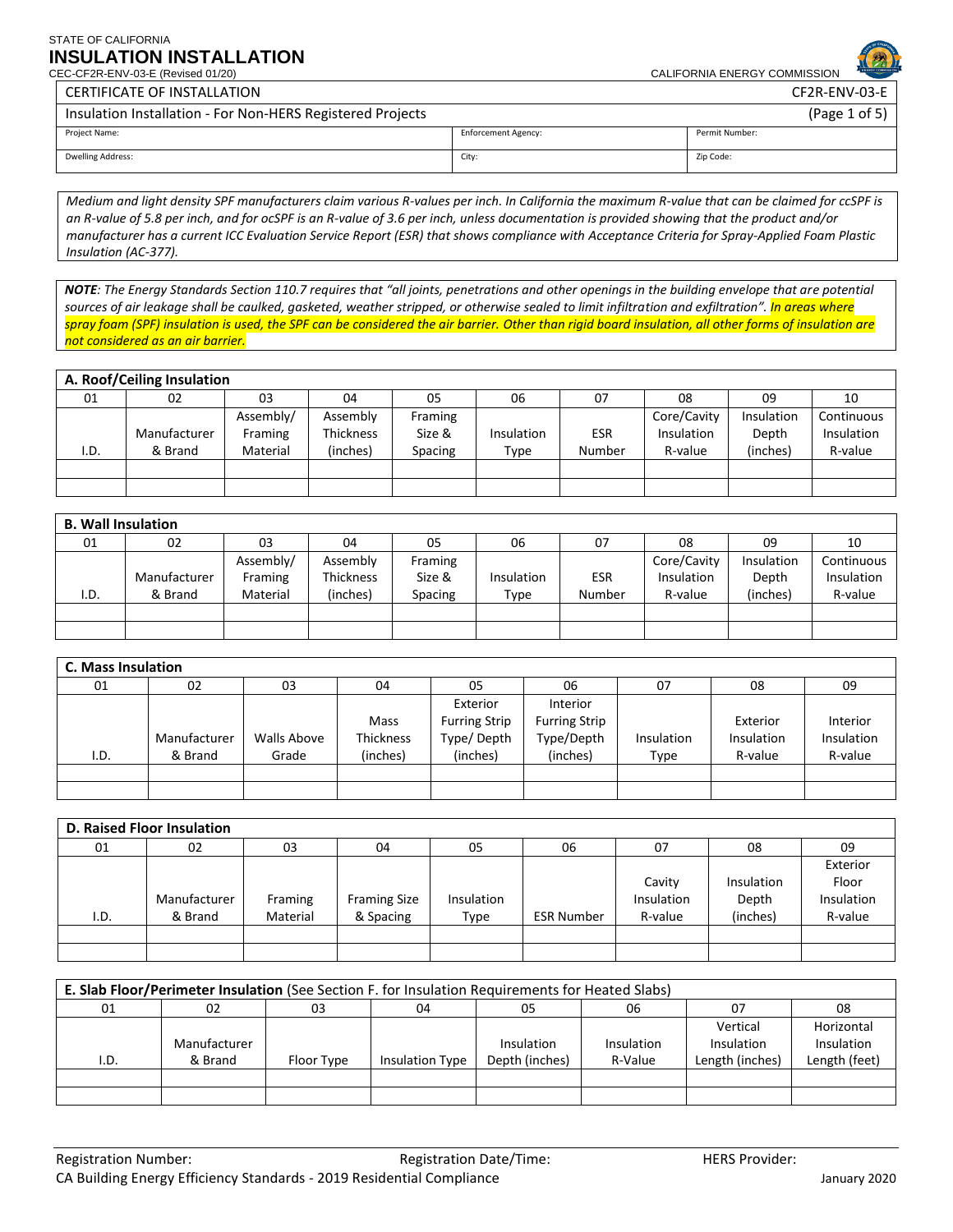CERTIFICATE OF INSTALLATION CF2R-ENV-03-E

CEC-CF2R-ENV-03-E (Revised 01/20) CALIFORNIA ENERGY COMMISSION

| Insulation Installation - For Non-HERS Registered Projects | (Page 2 of 5)              |                |  |
|------------------------------------------------------------|----------------------------|----------------|--|
| Project Name:                                              | <b>Enforcement Agency:</b> | Permit Number: |  |
| <b>Dwelling Address:</b>                                   | City:                      | Zip Code:      |  |

|                                                                                                                                      | <b>F. Heated Slab Insulation</b>                                                                                                            |  |  |  |  |
|--------------------------------------------------------------------------------------------------------------------------------------|---------------------------------------------------------------------------------------------------------------------------------------------|--|--|--|--|
| 01                                                                                                                                   | All heated slabs shall be insulated as required by Section $110.8(g)$ . Footings must meet required insulation levels.                      |  |  |  |  |
| 02                                                                                                                                   | Insulation shall be installed from the top of the slab, down 16 inches or to the frost line, whichever is greater. Climate zones 1-15       |  |  |  |  |
|                                                                                                                                      | requires R-5, climate zone 16 requires R-10.                                                                                                |  |  |  |  |
|                                                                                                                                      | Alternatively, vertical insulation from top of slab at inside edge of outside wall down to the top of the horizontal insulation. Horizontal |  |  |  |  |
| 03                                                                                                                                   | insulation from the outside edge of the vertical insulation extending 4 feet toward the center of the slab in a direction normal to the     |  |  |  |  |
|                                                                                                                                      | outside of the building in plain view. Climate zones 1-15 require R-5, and climate zone 16 requires R-10 vertical and R-7 horizontal.       |  |  |  |  |
| The responsible person's signature on this compliance document affirms that all applicable requirements in this table have been met. |                                                                                                                                             |  |  |  |  |

|    | <b>G. Minimum Mandatory Measures</b>                                                                                                                                                                                                                                                                                                                                                                                                                                                                                                                                                                                                                                                                                   |
|----|------------------------------------------------------------------------------------------------------------------------------------------------------------------------------------------------------------------------------------------------------------------------------------------------------------------------------------------------------------------------------------------------------------------------------------------------------------------------------------------------------------------------------------------------------------------------------------------------------------------------------------------------------------------------------------------------------------------------|
| 01 | Insulation - 110.8(a): All installed insulation is certified and listed with the Department of Consumer Affairs, "Standards for Insulating<br>Material."                                                                                                                                                                                                                                                                                                                                                                                                                                                                                                                                                               |
| 02 | Insulation - 110.8(b): Urea formaldehyde foam insulation is protected by 4 mil polyethylene vapor retarder.                                                                                                                                                                                                                                                                                                                                                                                                                                                                                                                                                                                                            |
| 03 | Insulation - 110.8(c): Flame spread and smoke density requirements of CBC are met.                                                                                                                                                                                                                                                                                                                                                                                                                                                                                                                                                                                                                                     |
| 04 | Raised Floor - 150.0(d): All raised wood-frame floor have a minimum R-19 insulation or equivalent U-factor.                                                                                                                                                                                                                                                                                                                                                                                                                                                                                                                                                                                                            |
| 05 | Slab Floor/Perimeter - 150.0(f): Water absorption rate for the insulation material alone without facings is no greater than 0.3%; water<br>vapor permeance rate is no greater than 2.0 perm/inch, and perimeter insulation is protected from physical damage and UV light<br>deterioration.                                                                                                                                                                                                                                                                                                                                                                                                                            |
| 06 | Above Grade Exterior Wall - 150.0(c)1 & 150.0(c)6: All 2x4 wood-frame walls have a minimum R-13 insulation or equivalent U-factor not<br>exceeding U-0.102.                                                                                                                                                                                                                                                                                                                                                                                                                                                                                                                                                            |
| 07 | Above Grade Exterior Wall - 150.0(c)2 & 150.0(c)6: All 2x6 wood-frame walls have a minimum R-20 insulation or equivalent U-factor not<br>exceeding U-0.071.                                                                                                                                                                                                                                                                                                                                                                                                                                                                                                                                                            |
| 08 | Ceiling/Rafter Roof - 150.0(a)1: All wood-framed ceilings have a minimum R-22 insulation or equivalent U-factor.                                                                                                                                                                                                                                                                                                                                                                                                                                                                                                                                                                                                       |
| 09 | Vapor Retarder - 150.0(g)1: In Climate Zones 1 through 16, the earth floor of unvented crawl space shall be covered with a Class I or<br>Class II vapor retarder, This requirement shall also apply to controlled ventilation crawl space for buildings complying with the Exception<br>to Section 150.0(d).                                                                                                                                                                                                                                                                                                                                                                                                           |
| 10 | Vapor Retarder - 150.0(g)2: In Climate Zones 14 and 16, a Class I or Class II vapor retarder shall be installed on the conditioned space<br>side of all insulation in all exterior walls, vented attics and unvented attics with air-permeable insulation.                                                                                                                                                                                                                                                                                                                                                                                                                                                             |
| 11 | Heated Slabs - 110.8(g): All heated slabs shall be insulated as required.<br>Insulation shall be installed from the top of the slab, down 16 inches or to the frost line, whichever is greater. Climate zones 1-<br>٠<br>15 require R-5, and climate zone 16 requires R-10.<br>Alternatively, vertical insulation from top of slab at inside edge of outside wall down to the top of the horizontal insulation.<br>٠<br>Horizontal insulation from the outside edge of the vertical insulation extending 4 feet toward the center of the slab in a<br>direction normal to the outside of the building in plain view. Climate zones 1-15 require R-5, and climate zone 16 requires R-10<br>vertical and R-7 horizontal. |
|    | The responsible person's signature on this compliance document affirms that all applicable requirements in this table have been met.                                                                                                                                                                                                                                                                                                                                                                                                                                                                                                                                                                                   |

### **H. Installed Insulation**

| 01 | Installed insulation R-values are the same or greater than listed on the CF1R.                                                            |
|----|-------------------------------------------------------------------------------------------------------------------------------------------|
| 02 | No gaps or voids between the insulation and framing.                                                                                      |
| 03 | No gaps between the sides or ends of batt insulation.                                                                                     |
| 04 | Loose-fill insulation must be installed to the minimum installed weight per square foot (density) of the manufacturer's cut sheet for the |
|    | proposed R-value.                                                                                                                         |
| 05 | Batt insulation is not compressed (no stuffing of the insulation into the cavity) and is installed to its full thickness.                 |
| 06 | Insulation is cut around obstructions such as electrical boxes.                                                                           |
| 07 | Batt insulation is delaminated around all plumbing and electrical lines in ceilings, walls, and floors.                                   |
| 08 | Band joists are insulated to the same R-value as the wall.                                                                                |
| 09 | In all narrow cavities the insulation shall be cut to fit or filled with expanding foam.                                                  |
| 10 | Insulation was installed per manufacturer instructions.                                                                                   |
|    | The responsible person's signature on this compliance document affirms that all applicable requirements in this table have been met.      |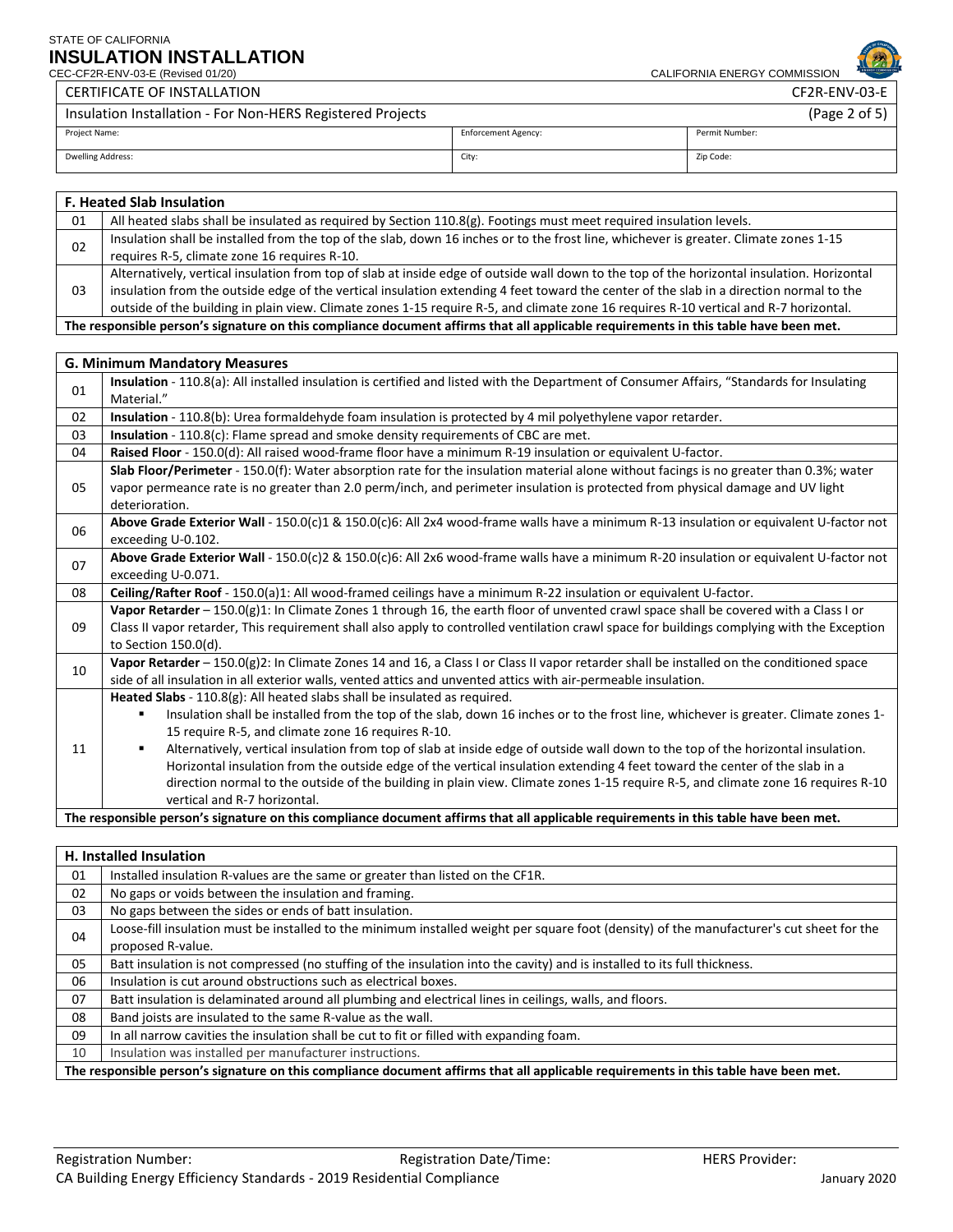CERTIFICATE OF INSTALLATION CF2R-ENV-03-E

CEC-CF2R-ENV-03-E (Revised 01/20) CALIFORNIA ENERGY COMMISSION

| Insulation Installation - For Non-HERS Registered Projects |                            | (Page $3$ of $5$ ) |
|------------------------------------------------------------|----------------------------|--------------------|
| Project Name:                                              | <b>Enforcement Agency:</b> | Permit Number:     |
| <b>Dwelling Address:</b>                                   | City:                      | Zip Code:          |

|    | I. Wall Insulation                                                                                                                            |
|----|-----------------------------------------------------------------------------------------------------------------------------------------------|
| 01 | When allowed by the manufacturer, low expanding foam shall be used to fill gaps and voids around windows and doors. If not, the               |
|    | cavity must be airtight and filled completely with insulation. Batt insulation must be cut to width. No stuffing allowed.                     |
| 02 | Install wall insulation before installing tubs, showers, and fireplaces.                                                                      |
| 03 | Electric panels on walls separating conditioned and unconditioned space are sealed and insulated behind the panel with rigid insulation       |
|    | or expanding foam.                                                                                                                            |
| 04 | All walls of interior closets vented to the outside for HVAC or water heating equipment have the same R-value and air barrier as the          |
|    | exterior walls and ceiling. Doors are insulated and weather stripped.                                                                         |
| 05 | Ducting is not allowed in exterior walls unless it is insulated to R-6 or greater, and the insulation and ducting are not crushed. Ducting is |
|    | not allowed in 2x4 wall assemblies.                                                                                                           |
| 06 | Corner channels, wall intersections, and double sided shear walls are insulated to the required R-value before enclosing the wall.            |
| 07 | Insulation that does not fill the cavity is placed against the exterior air barrier.                                                          |
| 08 | Band joists are insulated to the same R-value as the walls.                                                                                   |
|    |                                                                                                                                               |

**The responsible person's signature on this compliance document affirms that all applicable requirements in this table have been met.** 

|    | J. Ceiling/Roof Insulation                                                                                                                                                                                                                                                       |
|----|----------------------------------------------------------------------------------------------------------------------------------------------------------------------------------------------------------------------------------------------------------------------------------|
| 01 | Insulation extends to the outside edge of the exterior top plates and is flush against any ventilation dams/baffles.                                                                                                                                                             |
| 02 | Insulation is in direct contact with ceiling, so there are no gaps between the ceiling and the insulation.                                                                                                                                                                       |
| 03 | For chimneys and flues, the insulation is in contact with the sheet metal collar.                                                                                                                                                                                                |
| 04 | Can lights are covered with insulation to the same depth as required by the CF1R for ceiling insulation. If not, an area weighted<br>calculation is required to be turned in with this compliance document (CF1R-ENV-02-E).                                                      |
| 05 | Walkways and mechanical platforms are insulated to the same R-value as required for the ceiling. If not, an area weighted calculation is<br>required to be turned in with this compliance documents (CF1R-ENV-02-E).                                                             |
| 06 | Insulate soffits by adding an air barrier and covering with insulation, or insulate the entire soffit including floor and walls.                                                                                                                                                 |
| 07 | Knee walls and skylight shafts are insulated to the wall R-value and in full contact with the interior air barrier. If framing on these<br>surfaces is laid flat batt insulation is cut to fit around the framing. Batt insulation is not allowed to be draped over the framing. |
| 08 | Attic access doors are insulated to the same R-value as the ceiling. The insulation is permanently attached using adhesive or mechanical<br>fasteners.                                                                                                                           |
| 09 | Attic access must be surrounded with a dam at least the same depth as the insulation to prevent loss of ceiling insulation.                                                                                                                                                      |
| 10 | Batt insulation is cut to fit around cross bracings and truss webs in the attic.                                                                                                                                                                                                 |
|    | The responsible person's signature on this compliance document affirms that all applicable requirements in this table have been met.                                                                                                                                             |

|                                                                                                                                      | K. Raised Floor Insulation                                                                                                      |  |  |
|--------------------------------------------------------------------------------------------------------------------------------------|---------------------------------------------------------------------------------------------------------------------------------|--|--|
| 01                                                                                                                                   | Insulation is in full contact with subfloor.                                                                                    |  |  |
| 02                                                                                                                                   | Insulation hangers are spaced at 18 inches or less; insulation hangers must not compress insulation.                            |  |  |
| 03                                                                                                                                   | If netting or mesh is used, the cavity under the floor is filled and in contact with the subfloor.                              |  |  |
| 04                                                                                                                                   | If the basement is conditioned, the walls adjacent to the crawlspace must meet minimum wall R-value requirements. This includes |  |  |
|                                                                                                                                      | framed stem walls, and vertical concrete retaining walls.                                                                       |  |  |
| 05                                                                                                                                   | If access to the crawl space is from the conditioned area, the raised floor must have an airtight insulated access hatch.       |  |  |
| The responsible person's signature on this compliance document affirms that all applicable requirements in this table have been met. |                                                                                                                                 |  |  |

| L. Floor Above Garage Insulation                                                                                                     |                                                                                                                                           |  |
|--------------------------------------------------------------------------------------------------------------------------------------|-------------------------------------------------------------------------------------------------------------------------------------------|--|
| 01                                                                                                                                   | Insulation must be in full contact with the subfloor if the air barrier is at the band joist at the garage/house wall.                    |  |
| 02                                                                                                                                   | Insulation hangers spaced at 18 inches or less; insulation hangers must not compress insulation.                                          |  |
| 03                                                                                                                                   | If netting or mesh is used, the cavity under the floor is filled and in contact with the subfloor.                                        |  |
| 04                                                                                                                                   | If the air barrier is at the perimeter of the garage, below the conditioned subfloor, the insulation is placed on the garage ceiling. The |  |
|                                                                                                                                      | perimeter of the subfloor is also insulated.                                                                                              |  |
| The responsible person's signature on this compliance document affirms that all applicable requirements in this table have been met. |                                                                                                                                           |  |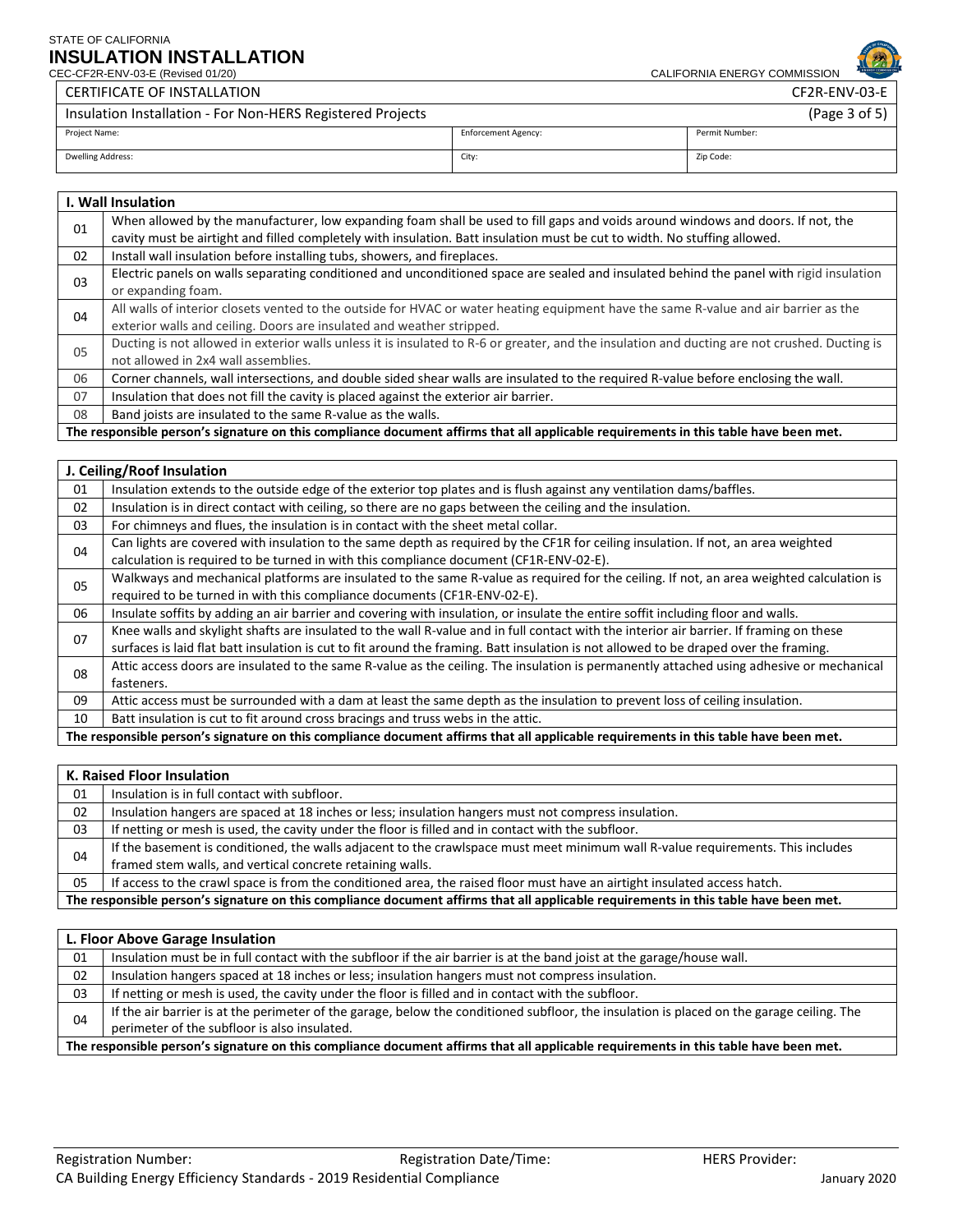CEC-CF2R-ENV-03-E (Revised 01/20) CALIFORNIA ENERGY COMMISSION

|                                                            | <b>CERTIFICATE OF INSTALLATION</b> |                            | CF2R-ENV-03-E  |
|------------------------------------------------------------|------------------------------------|----------------------------|----------------|
| Insulation Installation - For Non-HERS Registered Projects |                                    |                            | (Page 4 of 5)  |
|                                                            | Project Name:                      | <b>Enforcement Agency:</b> | Permit Number: |
|                                                            | Dwelling Address:                  | City:                      | Zip Code:      |

|                                                                                                                                      | <b>M. Cantilevered Floor Insulation</b>                                                                                                     |
|--------------------------------------------------------------------------------------------------------------------------------------|---------------------------------------------------------------------------------------------------------------------------------------------|
| 01                                                                                                                                   | Insulation is in full contact with the cantilevered subfloor. Insulation hangers are spaced at 18 inches or less; insulation hangers do not |
|                                                                                                                                      | compress insulation.                                                                                                                        |
| 02                                                                                                                                   | If netting or mesh is used, the cavity under the floor is filled and in contact with the subfloor.                                          |
| 03                                                                                                                                   | Sealed blocking is installed between joists where a wall rim joist would be located in the absence of a cantilever. Insulation is placed on |
|                                                                                                                                      | both sides of this block.                                                                                                                   |
| The responsible person's signature on this compliance document affirms that all applicable requirements in this table have been met. |                                                                                                                                             |

| N. Attached Porch Roof Insulation |                                                                                                                                |  |
|-----------------------------------|--------------------------------------------------------------------------------------------------------------------------------|--|
| 01                                | The exterior insulated wall at the intersection with the porch roof is fully insulated above, below, and behind the roof line. |  |
| 02                                | Where truss framing is used, airtight blocking is installed at the top and bottom of each wall/roof section and insulated.     |  |
|                                   |                                                                                                                                |  |

**The responsible person's signature on this compliance document affirms that all applicable requirements in this table have been met.**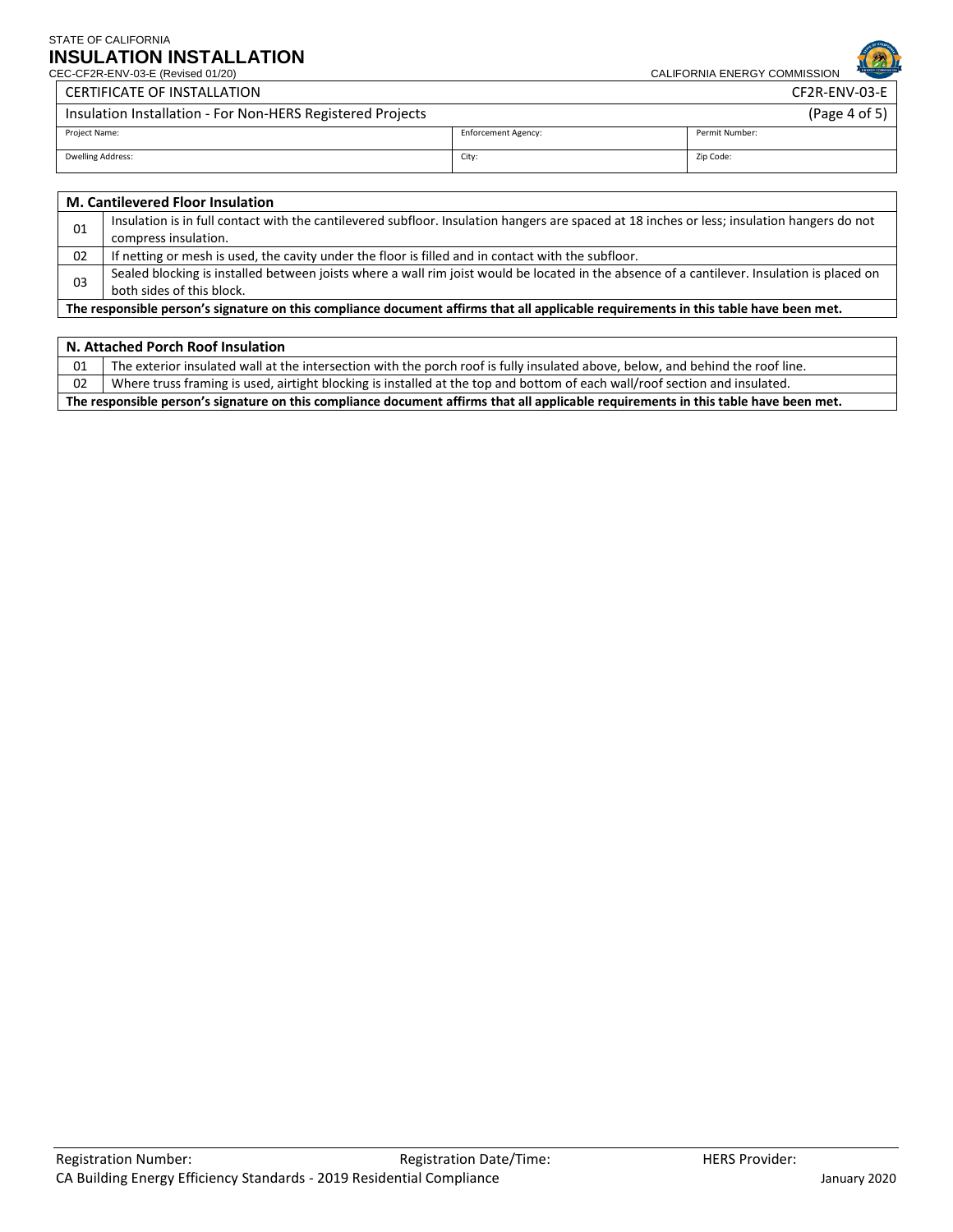### CEC-CF2R-ENV-03-E (Revised 01/20) STATE OF CALIFORNIA **INSULATION INSTALLATION**

CALIFORNIA ENERGY COMMISSION

CERTIFICATE OF INSTALLATION CF2R-ENV-03-E

| Insulation Installation - For Non-HERS Registered Projects |                            | (Page 5 of 5)  |
|------------------------------------------------------------|----------------------------|----------------|
| Project Name:                                              | <b>Enforcement Agency:</b> | Permit Number: |
| Dwelling Address:                                          | City:                      | Zip Code:      |

| DOCUMENTATION AUTHOR'S DECLARATION STATEMENT                                                                                                    |                                                                                                                                                   |  |  |
|-------------------------------------------------------------------------------------------------------------------------------------------------|---------------------------------------------------------------------------------------------------------------------------------------------------|--|--|
| I certify that this Certificate of Installation documentation is accurate and complete.<br>1.                                                   |                                                                                                                                                   |  |  |
| <b>Documentation Author Name:</b>                                                                                                               | Documentation Author Signature:                                                                                                                   |  |  |
|                                                                                                                                                 |                                                                                                                                                   |  |  |
| Documentation Author Company Name:                                                                                                              | Date Signed:                                                                                                                                      |  |  |
| Address:                                                                                                                                        | CEA/HERS Certification Identification (If applicable):                                                                                            |  |  |
| City/State/Zip:                                                                                                                                 | Phone:                                                                                                                                            |  |  |
| <b>RESPONSIBLE PERSON'S DECLARATION STATEMENT</b>                                                                                               |                                                                                                                                                   |  |  |
| I certify the following under penalty of perjury, under the laws of the State of California:                                                    |                                                                                                                                                   |  |  |
| 1.                                                                                                                                              | The information provided on this Certificate of Installation is true and correct.                                                                 |  |  |
| 2.                                                                                                                                              | I am either: a) a responsible person eligible under Division 3 of the Business and Professions Code in the applicable classification to accept    |  |  |
| responsibility for the system design, construction, or installation of features, materials, components, or manufactured devices for the         |                                                                                                                                                   |  |  |
| scope of work identified on this Certificate of Installation, and attest to the declarations in this statement, or b) I am an authorized        |                                                                                                                                                   |  |  |
| representative of the responsible person and attest to the declarations in this statement on the responsible person's behalf.                   |                                                                                                                                                   |  |  |
| The constructed or installed features, materials, components or manufactured devices (the installation) identified on this Certificate of<br>3. |                                                                                                                                                   |  |  |
| Installation conforms to all applicable codes and regulations and the installation conforms to the requirements given on the Certificate of     |                                                                                                                                                   |  |  |
| Compliance, plans, and specifications approved by the enforcement agency.                                                                       |                                                                                                                                                   |  |  |
| 4.                                                                                                                                              | I will ensure that a registered copy of this Certificate of Installation shall be posted or made available with the building permit(s) issued for |  |  |
| the building, and made available to the enforcement agency for all applicable inspections. I understand that a registered copy of this          |                                                                                                                                                   |  |  |
| Certificate of Installation is required to be included with the documentation the builder provides to the building owner at occupancy.          |                                                                                                                                                   |  |  |

| Responsible Builder/Installer Name:                                             | Responsible Builder/Installer Signature: |              |
|---------------------------------------------------------------------------------|------------------------------------------|--------------|
| Company Name: (Installing Subcontractor or General Contractor or Builder/Owner) | Position With Company (Title):           |              |
| Address:                                                                        | <b>CSLB License:</b>                     |              |
| City/State/Zip:                                                                 | Phone:                                   | Date Signed: |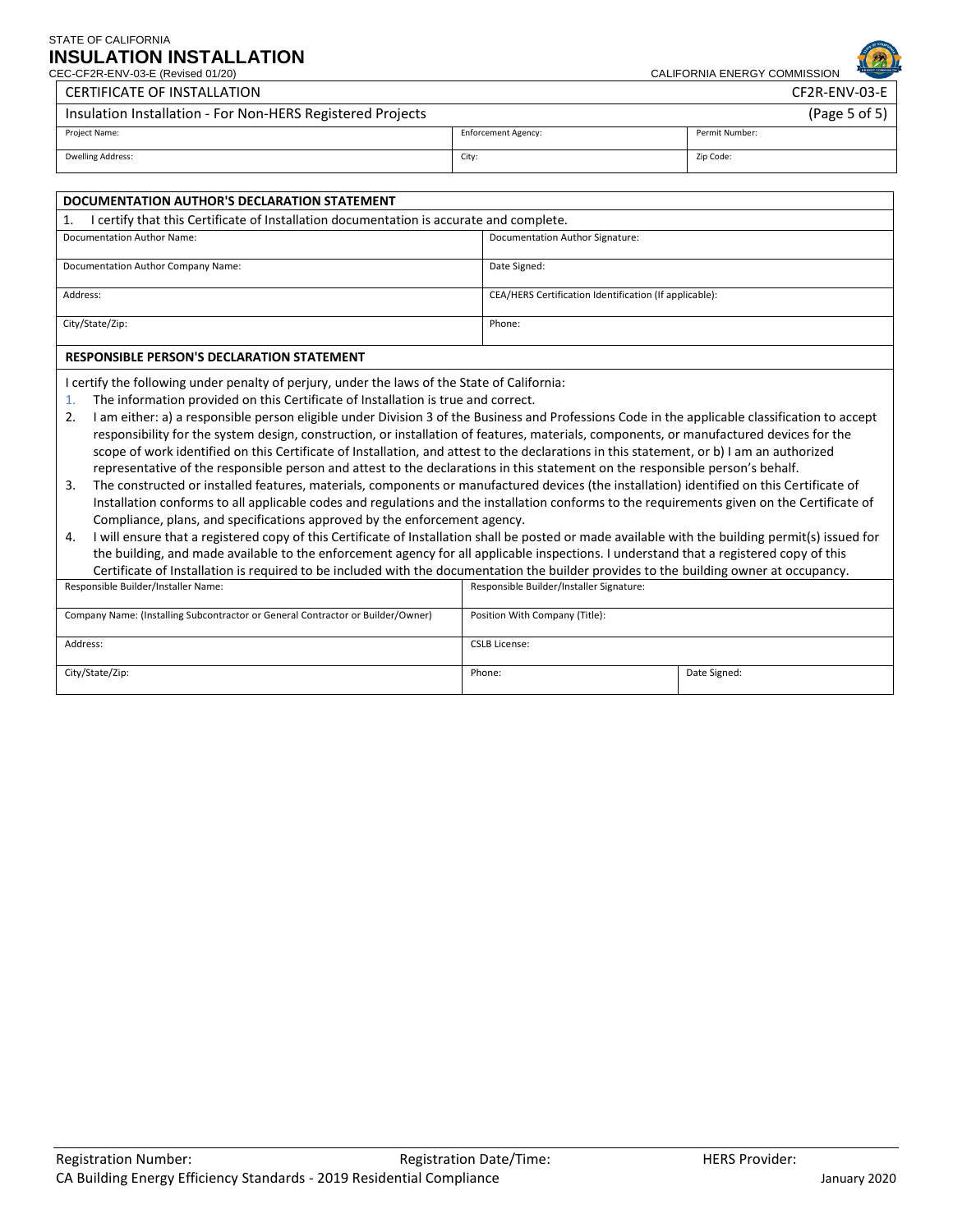#### **CF2R-ENV-03-E User Instructions**

#### **A. Roof/Ceiling Insulation**

- 1. I.D.: A label from the plans (e.g., A1.4 or Roof) documenting the location of the installed insulation.
- 2. Manufacturer and Brand: Indicate the manufacturer and brand of the product being installed.
- 3. Assembly/Framing Material: Wood, Metal, SIP OSB, SIP I-Joist, SIP Single 2x, SIP Double 2x, see JA4 for guidance.
- 4. Thickness: Thickness in inches.
- 5. Framing Size & Spacing: Indicate the framing size and spacing (e.g., 2x4 @ 16 in O.C).
- 6. Insulation Type: Using the drop down menu, select the type of insulation being installed (e.g., cellulose, fiberglass, SPF, etc.).
- 7. ESR Number: If using a non-standard R-value for SPF insulation, complete an ICC Evaluation Service Report and document the ESR number.
- 8. Core/Cavity Insulation R-value: Indicate the core/cavity insulation R-value.
- 9. Insulation Depth: Indicate, in inches, the amount of insulation installed.
- 10. Continuous Insulation R-value: Indicate the R-value of continuous insulation, having no framing penetration, installed.

#### **B. Wall Insulation**

- 1. I.D.: A label from the plans, (e.g., A1.4 or Wall1) documenting the location of the installed insulation.
- 2. Manufacturer and Brand: Indicate the manufacturer and brand of the product being installed.
- 3. Assembly/Framing Material: Wood, Metal, SIP OSB, SIP I-Joist, SIP Single 2x, SIP Double 2x, see JA4 for guidance.
- 4. Thickness: Thickness in inches.
- 5. Framing Size & Spacing: Indicate the framing size and spacing (e.g., 2x4 @ 16 in O.C.).
- 6. Insulation Type: Using the drop down menu, select the type of insulation being installed (e.g., cellulose, fiberglass, SPF, etc.).
- 7. ESR Number: If using a non-standard R-value for SPF insulation, complete an ICC Evaluation Service Report and document the ESR number.
- 8. Core/Cavity Insulation R-value: Indicate the core/cavity insulation R-value.
- 9. Insulation Depth: Indicate, in inches, the amount of insulation installed.
- 10. Continuous Insulation R-value: Indicate the R-value of continuous insulation, having no framing penetration, installed.

#### **C. Mass Insulation**

- 1. I.D.: A label from the plans (e.g., A1.4 or Wall1) documenting the location of the installed insulation.
- 2. Manufacturer and Brand: Indicate the manufacturer and brand of the product being installed.
- 3. Walls Above Grade: Using the down menu, select "Yes" if the mass wall is above grade.
- 4. Mass Thickness: Indicate the thickness of the mass, in inches, the insulation is applied to.
- 5. Exterior Furring Strip Type/Depth: Indicate the type and thickness of furring material installed, such as wood/1.0 inch thick.
- 6. Interior Furring Strip Type/Depth: Indicate the type and thickness of furring material installed, such as wood/1.0 inch thick.
- 7. Insulation Type: Using the drown menu, select the type of insulation being installed (e.g., cellulose, fiberglass, SPF, etc.).
- 8. Exterior Insulation R-Value: Indicate the R-value of the insulation installed on the outside of the assembly.
- 9. Interior Insulation R-Value: Indicate the R-value of the insulation installed on the inside of the assembly.

#### **D. Raised Floor Insulation**

- 1. I.D.: A label from the plans (e.g., A1.4 or Floor1) documenting the location of the installed insulation.
- 2. Manufacturer and Brand: Indicate the manufacturer and brand of the product being installed.
- 3. Framing Material: Wood or Metal.
- 4. Framing Size & Spacing: Indicate the framing size and spacing (e.g., 2x4 @ 16 in O.C.).
- 5. Insulation Type: Using the drop down menu, select the type of insulation being installed (e.g., cellulose, fiberglass, SPF, etc.)
- 6. ESR Number: If using a non-standard R-value for SPF insulation, complete an ICC Evaluation Service Report and document the ESR number.
- 7. Cavity Insulation R-value: Indicate the cavity insulation R-value.
- 8. Insulation Depth: Indicate, in inches, the amount of insulation installed.
- 9. Exterior Floor R-Value: Indicate the R-value of continuous insulation, having no framing penetration, installed on the outside of the floor.